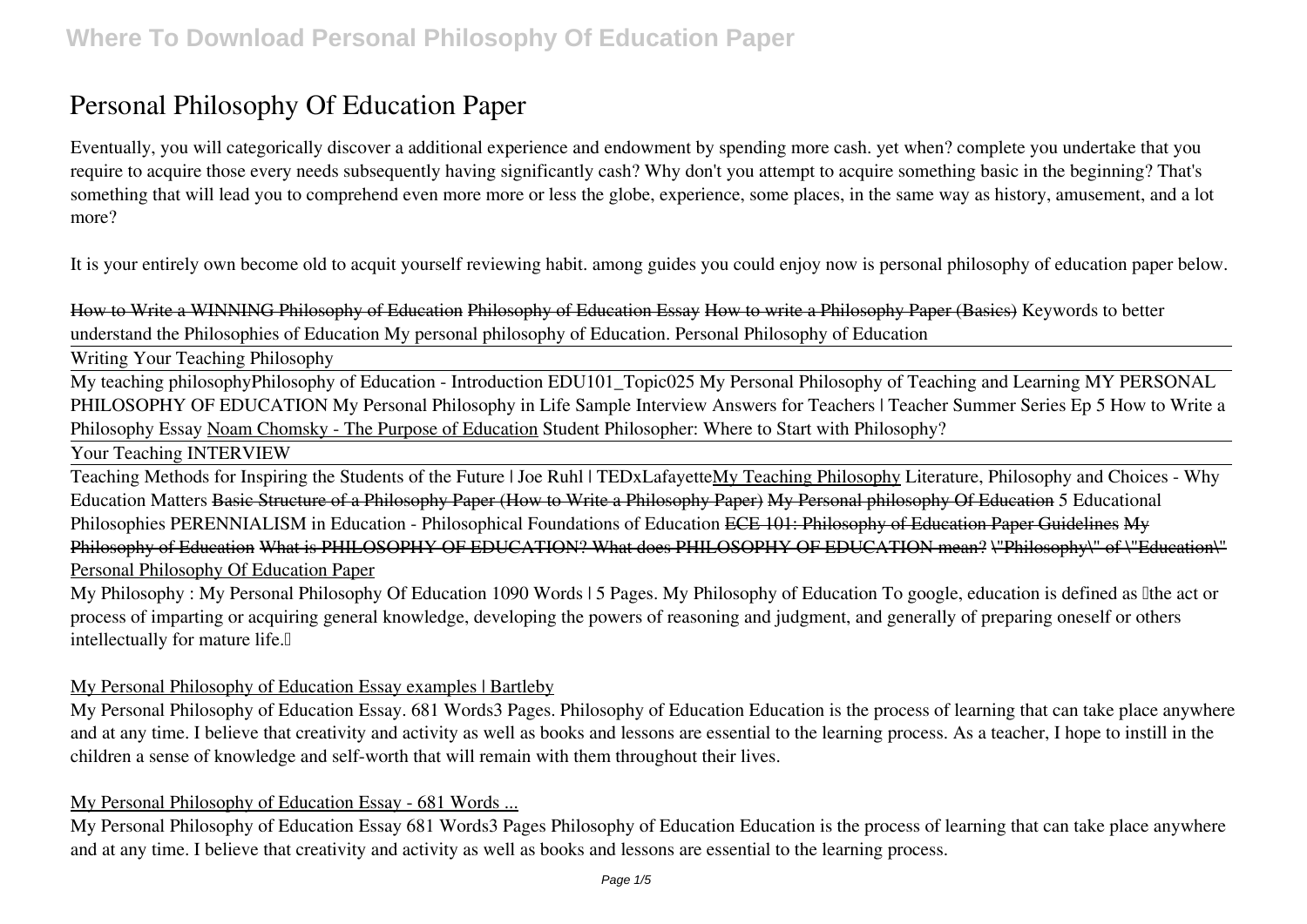### Personal Philosophy Of Education Paper - 09/2020

My Personal Philosophy of Education. My philosophy of education are the types that are known as progressivism and existentialism.I believe that for me a combination of the two is a perfect way to teach.Progressivism is ideal because the teacher gives the student a say in what they can do within the classroom. Stop Using Plagiarized Content.

#### My Personal Philosophy of Education - PHDessay.com

Philosophy of Education Paper. Philosophy of Education Throughout my educational experiences, I have witnessed a wide array of teachers and teaching styles. I have been in classes that have largely impacted my life, and others that have left a mere dent of influence. I have come to be able to differentiate between the characteristics that comprise a good teacher, and those that do quite the opposite.

#### Philosophy of Education Paper - Grand Valley State University

My Personal Philosophy of Education. Through out history, the human race has had a genuine interest in education and some have suggested that teaching is one of the oldest professions known to man. Children are born âllowoidâl of much knowledge, in that they are illiterate and ignorant of many things that are considered the norms and achievements of a society in which they have been placed.

# My Personal Philosophy of Education - UK Essays

I think parents should be as involved as possible in their child<sup>'s</sup> education, it is not just a job left to the teachers. Absolutely every child is capable of learning, and it is my job to be a warm demander, a friend, and a coach standing by the side of my students, giving them the right tools to learn. Learners and teachers create the learning environment, it is not just a place of contribution from the teacher; it is a collaborative setting.

#### My Personal Philosophy of Education

My Personal Philosophy of Education 836 Words | 4 Pages. Philosophy of Education We are living in a moment of deep historical mutation in which traditional meanings are dissolving. This makes it necessary to re-think the certainties in which the Essentialist thinks. Bringing us back to the basics of life with core curriculum.

# Free Personal Philosophy Essays and Papers | 123 Help Me

You should not need to invent your own theory of education. This paper should focus on a tight integration of a traditional Western educational philosophy (i.e., progressivism, existentialism, perennialism, and essentialism) and your personal application of this theory in your classroom.

#### Educational Philosophy Paper Information

A philosophy of education statement is an opportunity to define what teaching means to you, and to describe how and why you teach as you do. Articulating this statement in the first person and using a traditional essay format (introduction, body, conclusion) will help you craft an enduring and inspiring personal statement.

Page 2/5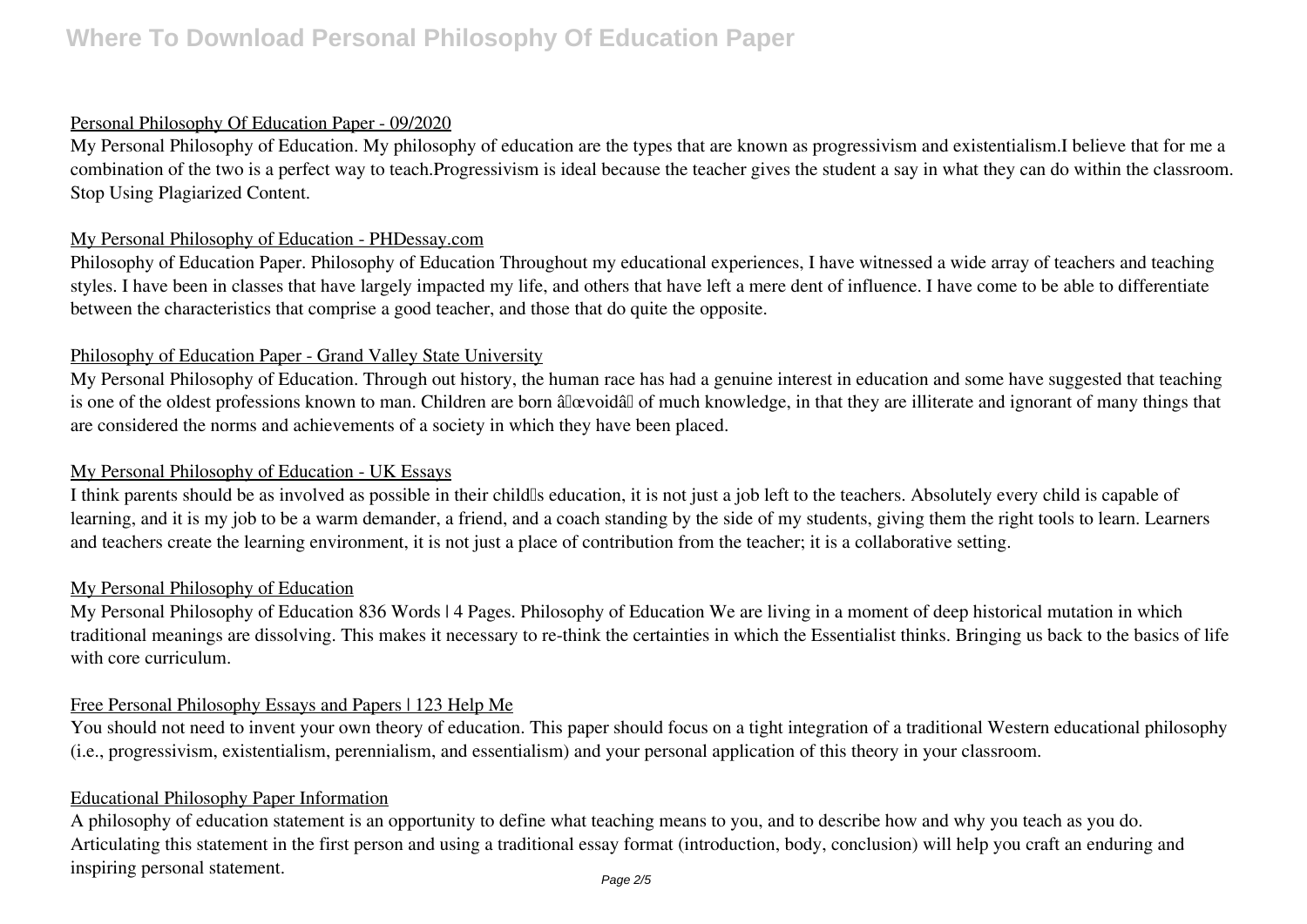### Philosophy of Education Examples for Elementary Teachers

Teaching is a delivery of knowledge and giving impact on the next generation. In terms of teaching, I will discuss my roles as a teacher and a learner, narrate clearly about my teaching styles that I used to and will intend to apply.

#### My Personal Teaching Philosophy Education Essay

My Personal Philosophy of Teaching and Learning I Education Essay. My personal philosophy of teaching and learning is a product of many influences including experience, instruction, a melding of the philosophies of past educators and an intrinsic sense of what is right. I have attempted to capsulate this philosophy in the seven belief statements that follow.

# My Personal Philosophy of Teaching and Learning ...

the personal philosophy of education paper. make no mistake, this compilation is really recommended for you. Your curiosity more or less this PDF will be solved Page 3/6. Get Free Personal Philosophy Of Education Paper sooner bearing in mind starting to read. Moreover, in

# Personal Philosophy Of Education Paper

When it comes to my philosophy of education, I lean more toward essentialism. Essentialists believe that there is a common core of knowledge that needs to be transmitted to students in a systematic, disciplined way. The emphasis in this conservative perspective is on intellectual and moral standards that schools should teach.

# Thesis: My Philosophy of Education | 5 pages, APA

Philosophy of Education "It seems to me that education has a two-fold function to perform in the life of man and in society: the one is utility and the other is culture.... The differences lie in our specific philosophies or applications of educational philosophy, or in other words "an approach."

#### FREE Philosophy of Education Essay

"A teaching (philosophy) statement is a purposeful and reflective essay about the author<sup>or</sup>s teaching beliefs and practices. It is an individual narrative that includes not only onells beliefs about the teaching and learning process but also concrete examples of the ways in which he or she enacts these beliefs in the classroom."

# 4 Teaching Philosophy Statement Examples

The Philosophy of Education Statement is an important piece in your educator portfolio. It may be requested by hiring personnel at schools to be included with a cover letter and resume. Your teaching philosophy should be thoughtful, organized and well written.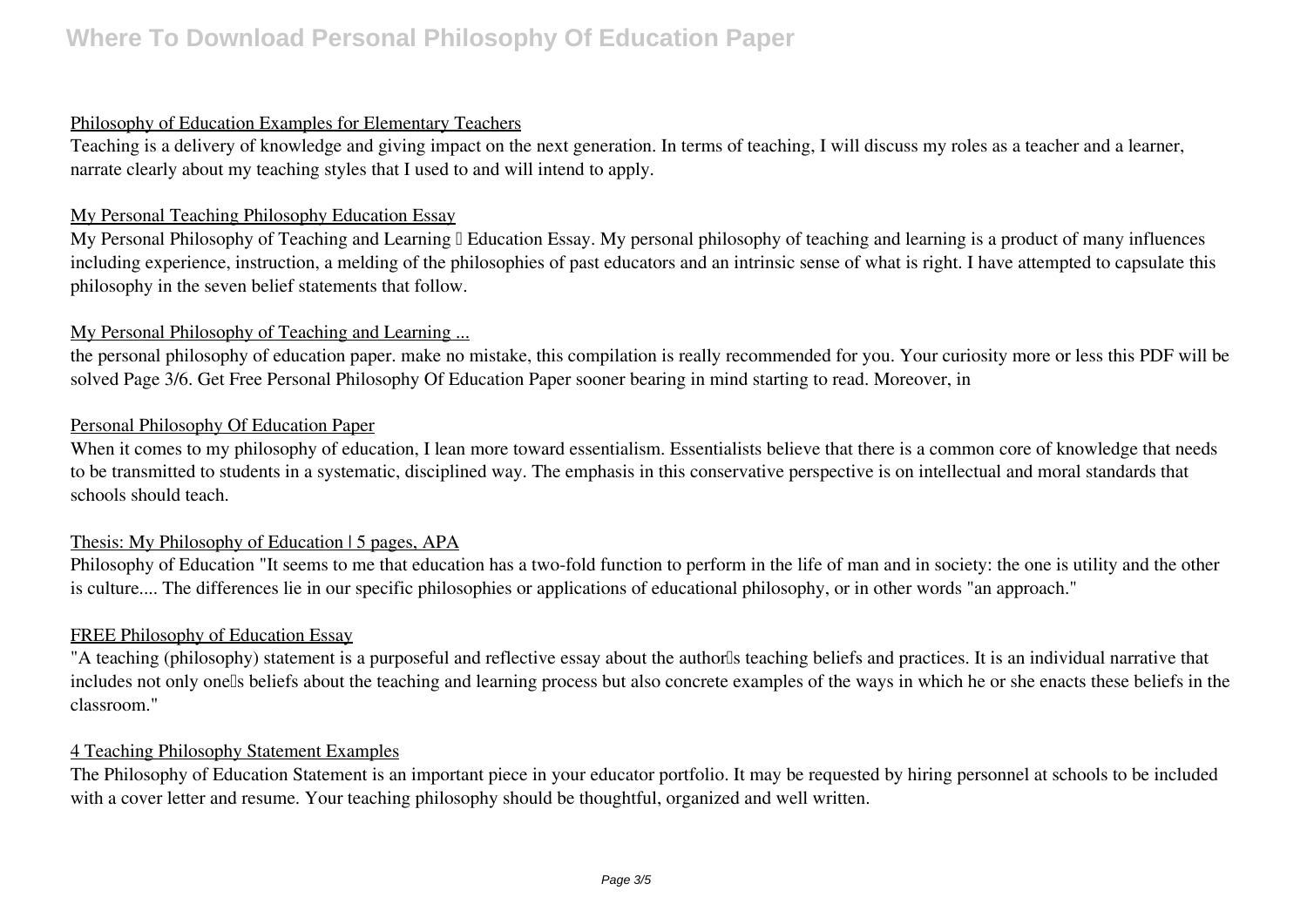For healthcare professionals, clinical education is foundational to the learning process. However, balancing safe patient care with supportive learning opportunities for students can be challenging for instructors and the complex social context of clinical learning environments makes intentional teaching approaches essential. Clinical instructors require advanced teaching knowledge and skills as learners are often carrying out interventions on real people in unpredictable environments. Creative Clinical Teaching in the Health Professions is an indispensable guide for educators in the health professions. Interspersed with creative strategies and notes from the field by clinical teachers who offer practical suggestions, this volume equips healthcare educators with sound pedagogical theory. The authors focus on the importance of personal philosophies, resilience, and professional socialization while evaluating the current practices in clinical learning environments from technology to assessment and evaluation. This book provides instructors with the tools to influence both student success and the quality of care provided by future practitioners.

#### A work by John Locke about education.

. Renewal of Life by Transmission. The most notable distinction between living and inanimate things is that the former maintain themselves by renewal. A stone when struck resists. If its resistance is greater than the force of the blow struck, it remains outwardly unchanged. Otherwise, it is shattered into smaller bits. Never does the stone attempt to react in such a way that it may maintain itself against the blow, much less so as to render the blow a contributing factor to its own continued action. While the living thing may easily be crushed by superior force, it none the less tries to turn the energies which act upon it into means of its own further existence. If it cannot do so, it does not just split into smaller pieces (at least in the higher forms of life), but loses its identity as a living thing. As long as it endures, it struggles to use surrounding energies in its own behalf. It uses light, air, moisture, and the material of soil. To say that it uses them is to say that it turns them into means of its own conservation. As long as it is growing, the energy it expends in thus turning the environment to account is more than compensated for by the return it gets: it grows. Understanding the word "control" in this sense, it may be said that a living being is one that subjugates and controls for its own continued activity the energies that would otherwise use it up. Life is a self-renewing process through action upon the environment.

This book provides practical and research-based chapters that offer greater clarity about the particular kinds of teacher reflection that matter and avoids talking about teacher reflection generically, which implies that all kinds of reflection are of equal value.

"The Third Edition of Philosophical Foundations of Adult Education presents seven theoretical approaches to adult education: liberal, progressive, behaviorist, humanist, radical/critical, analytic, and postmodem. The book gives the historical grounding as well as the basic principles for each approach. In this edition each chapter has been revised and brought up to date. The chapter on radical adult education incorporates recent developments in radical education, phenomenology, feminist educational theory, and critical social theory. The book contains an entirely new chapter on postmodem adult education."

Showing educators how to be the best adult education teachers that they are capable of, this book ranges from personal assessment strategies to approaches